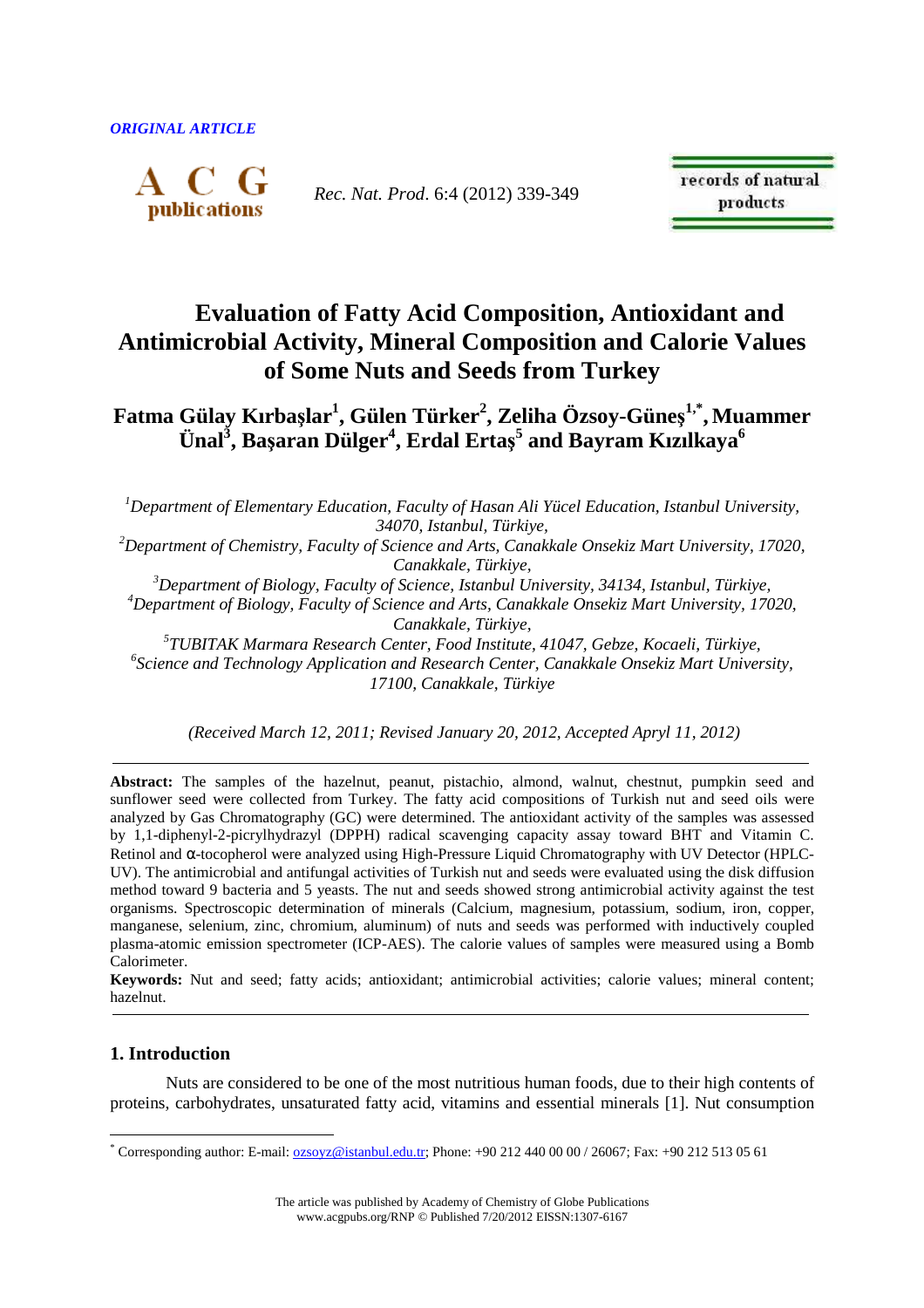lowers the risk of cardiovascular heart disease (CHD), which may be partly explained by the cholesterol-lowering effect [2,3]. The favorable fatty acid composition and lipid lowering effect of nuts have been demonstrated in experimental studies with almonds, peanuts, pistachios and walnuts [4-7]. Recently oilseeds have been thoroughly investigated taking into account especially the phytochemicals representing the minor components (like tocopherols, squalene, chlorophylls, and phenolic compounds) [8]. This interest is connected with the activity of such compounds against CHD [9], lipid oxidation, protein cross-linking and DNA mutations [10-12]. Most of these beneficial effects are due to antioxidant activity: especially when the presence of phenolic compounds and tocopherols is involved in the stability of oils [13].

Natural antioxidants function as free radical scavengers are widely used in the food industry to enhance the sensory, health-promoting, or keeping quality of foods [13]. Consumption of foods rich in natural antioxidants has been reported as being protective against certain types of cancer and may also reduce the risk of cardiovascular and cerebrovascular events. These actions of antioxidants have been attributed to their ability to scavenge free radicals, thereby reducing oxidative damage of cellular biomolecules such as lipids, proteins, and nucleic acids [14]. Therefore, dietary supplements, consisting of antioxidants such as flavonols and vitamins, could be used to effectively protect body cells from the attack by oxidative stress and to preserve human body health in general [15]. Several nuts such as walnuts and peanuts are among these dietary plants known to have significant antioxidant contents [16-19]. The stable radical species 1,1-diphenyl-2-picrylhydrazyl (DPPH), has been widely used for antioxidant capacity screening and estimation due to its clear reaction mechanism, solvent compatibility and the technical simplicity of its assays which requires no special equipment [20].

In recent years, multiple resistances in human pathogenic microorganisms have developed due to the indiscriminate use of commercial antimicrobial drugs commonly employed in the treatment of infectious diseases. This situation, the undesirable side effects of certain antibiotics and the emergence of previously uncommon infections [21] have forced scientists into looking for new antimicrobial substances from various sources like medicinal plants. The screening of plant extracts and plant products for antimicrobial activity has shown that higher plants represent a potential source of new anti-infective agents [22].

Essential elements, including the main elements and a number of trace elements, fulfill various functions: as electrolytes, in enzymes, vitamin, hormone constituents [23,24]. Nuts are an important source by the essential minerals for the health [2,25-28]. Moreover, there has been growing interest in evaluation of the macro and microelements in a variety of food samples. The importance of mineral composition is due to their nutritional properties and beneficial health effects, as well as their meeting of dietary guidelines required for a healthy diet [1].

In this study we have investigated fatty acid composition, total ω-3 and ω-6 fatty acids, αtocopherol, retinol, radical scavenging capacity (DPPH), antimicrobial activity, calorie values and mineral content of hazelnut, peanut, pistachio, almond, walnut, pumpkin seed and sunflower seed grown in Turkey.

#### **2. Materials and Methods**

#### *2.1. Plant Material*

Materials were collected from hazelnut samples (*Corylus maxima* Mill.*),* in Trabzon on Blacksea Coast; peanut samples (*Arachis hypogaea* L.), in Osmaniye; pistachio samples (*Pistacia vera*  L.), in Gaziantep; almond samples (*Prunus amygdalus* Batsch.), in Muğla; walnut samples (*Junglas regia* L.), in Balıkesir; chestnut samples (*Castanea sativa* Mill.), in Bursa; pumpkin seeds (*Cucurbita pepo* L.) and sunflower seeds (*Helianthus annus* L.) in Edirne province in 2008 harvesting time.

#### *2.2 Fatty Acid Composition*

Fatty acid methyl esters (FAMEs) were prepared from oil samples and determined by gas chromatography (GC) according to the method described by Slover and Lanza [29]. FAMEs were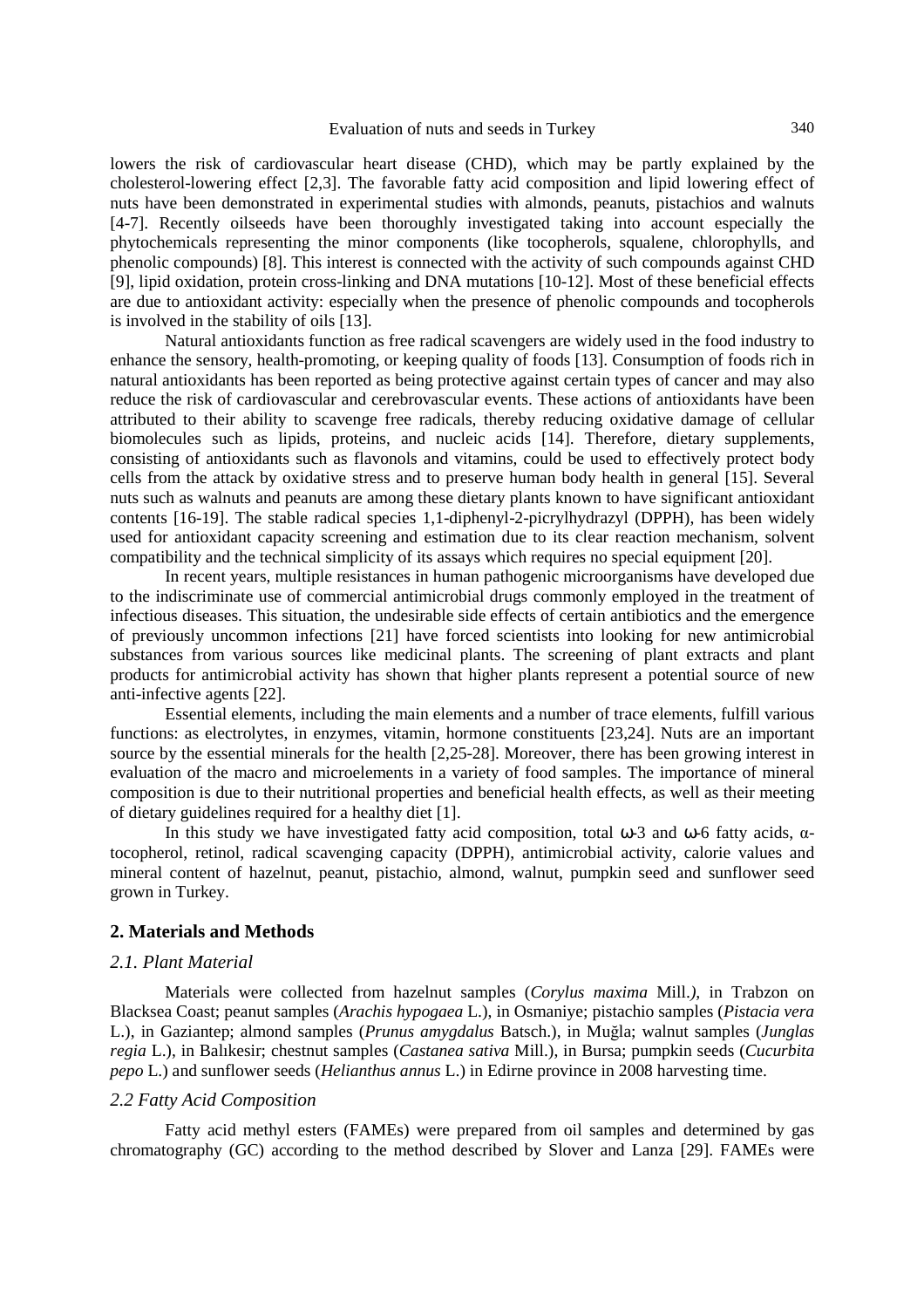prepared using  $BF_3$  in methanol (20% of  $BF_3$  in methanol) and extracted with n-hexane and then analyzed by GC.

# *2.3. Radical-Scavenging Activity (Antioxidant Activity)*

The free-radical-scavenging activity of the extracts was determined by the DPPH. assay as described by Bloiss [30]. Briefly, each sample was diluted in methanol prior to the analysis (1 mg/mL). An aliquot (0.1 mL) of the solution was added to 3.9 mL of DPPH solution (6x10<sup>-5</sup> M in methanol), throughly mixed, and the absorbance of the sample at 515 nm was recorded after the time necessary for the reaction to reach a plateau [31]. The absorbance of DPPH solution in methanol, without any antioxidant (control), was also measured. The percentage of remaining DPPH was calculated as follows:

% DPPH scavenging  $= [(A_{control} - A_{sample})/A_{control}] \times 100$ 

Where A<sub>sample</sub> is the absorbance of sample after the time necessary to reach the plateau (30) min) and A<sub>control</sub> is the absorbance of DPPH.

#### *2.4. Vitamin A (Retinol) and Vitamin E (α-Tocopherol) Content*

Retinol and  $\alpha$ -tocopherol exhibit their characteristic maxima of UV absorption at 324 and 292 nm, respectively. The best separation within a reasonable time as well as good peak shape were achieved with a mobile phase consisting of methanol and n-hexane in proportion of 72:28 at a flow rate of 1 mL/min. The retention times were: 2.24±0.01 and 2.95±0.03 min for retinol and α-tocopherol respectively. To determine the amounts of retinol and α-tocopherol samples calibration curves were constructed by plotting the peak areas versus the concentration. Linearity was achieved in the concentration range 0.35–70 and 0.23–46  $\mu$ M for all-trans-retinol and  $\alpha$ -tocopherol respectively. The detection limits calculated as signal-to-noise ratio equal to 2 were: 1.10 µM for retinol and 0.78 µM for α-tocopherol [32-34].

#### *2.5. The Antimicrobial Activity*

The antimicrobial activities are evaluated against Gram positive (*Staphylococcus aureus* ATCC 6538, *Bacillus cereus* ATCC 7064, *Mycobacterium smegmatis* CCM 2067, *Listeria monocytogenes* ATCC 15313, *Micrococcus luteus* La 2971) and Gram negative (*Escherichia coli* ATCC 11230, *Klebsiella pneumoniae* UC57, *Pseudomonas aeruginosa* ATCC 27853, *Proteus vulgaris* ATCC 8427) bacteria and the yeast cultures (*Candida albicans* ATCC 10231, *Kluyveromyces fragilis* NRRL 2415, *Rhodotorula rubra* DSM 70403, *Debaryomyces hansenii* DSM 70238 and *Hanseniaspora guilliermondii* DSM 3432) using disk diffusion method. Antimicrobial screening: Disk diffusion method: Sterilized antibiotic discs (6 mm) were used following the literature procedure [35- 38].

#### *2.6. Mineral Content*

Spectroscopic determination of minerals (Calcium, magnesium, potassium, sodium, iron, copper, manganese, selenium, zinc, chromium, aluminum) of samples was performed with a Varian Liberty Series II AX sequential model inductively coupled plasma-atomic emission spectrometer (ICP-AES) with a glass nebulizer and SPS 5.

## *2.7. Calorie Values*

The calorie values of samples were measured using a LECO-AC (350) Bomb Calorimeter. The samples were placed in the bomb chamber, pressurized to 425 psi with pure oxygen, combusted and the amount of heat liberated recorded on a plotter. The calorimeter was calibrated against benzoic acid standard before the analysis of samples [39].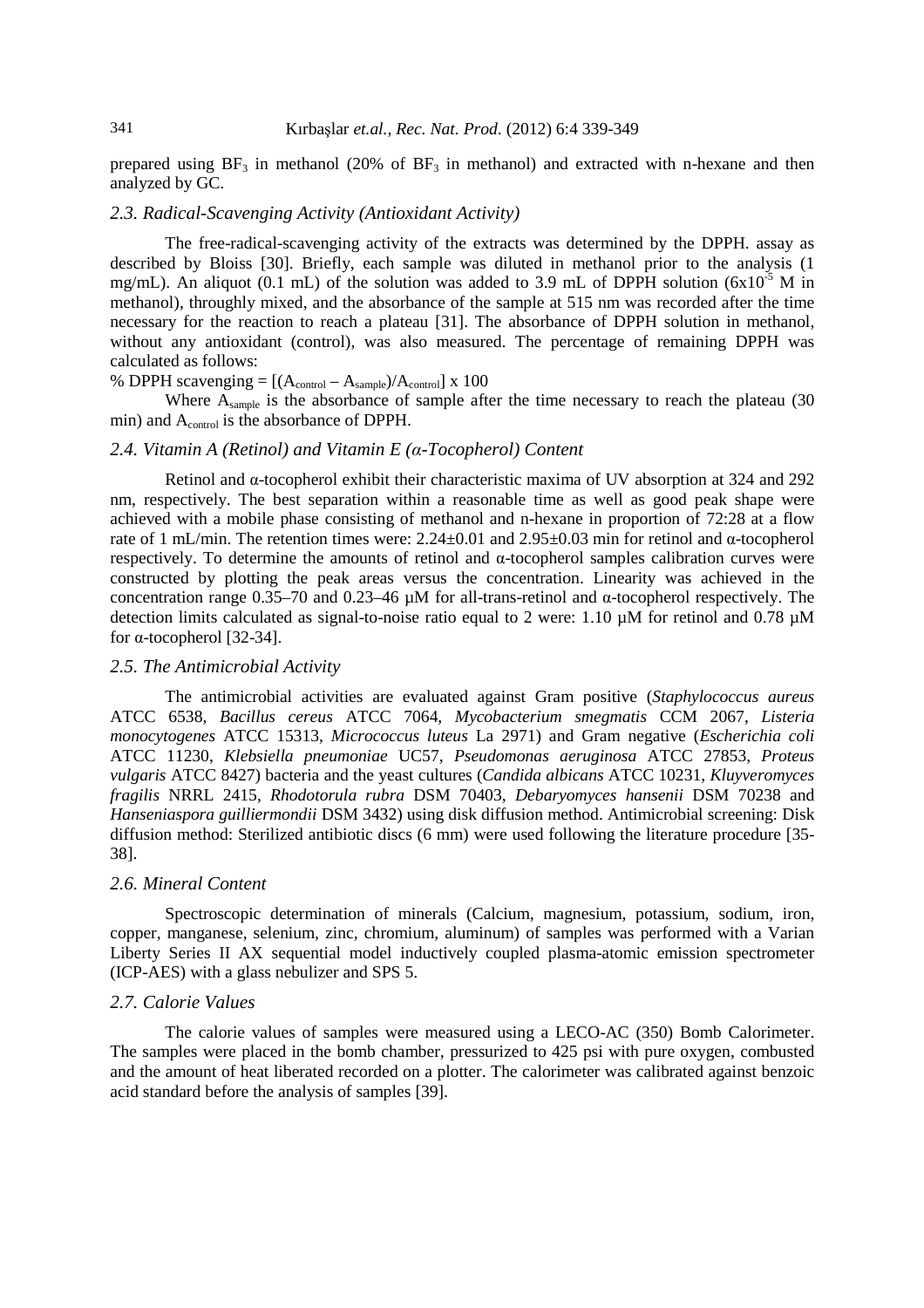# Evaluation of nuts and seeds in Turkey 342

# **3. Results and Discussion**

Oil yields of nuts and seeds are given in Table 1. The highest fat content was detected in walnut (76.0%) and the lowest in chestnut (3.54%). The fat content in descending order was walnut, pistachio, hazelnut, pumpkin seed, almond, peanut, sunflower seed and chestnut. For almond hazelnut peanut pistachio and walnut were in agreement with the values found by Miraliakbari and Shahidi [18], Kornsteiner et al. [40]. Chestnut was in agreement with the values found by Borges et al. [41], Pugliese et al [42].

As can be seen form Table 1, almond, hazelnut, pistachio, walnut, pumpkin seed, peanut and sunflower seed oils contain high amounts of unsaturated fatty acids (93.36, 89.44, 89.73, 89.71, 89.59, 86.97 and 82.75%, respectively), while chestnut oil contains them in the lowest amount (69.85%). The highest amount of monounsaturated fatty acids (MUFA) was found in almond, pistachio and hazelnut oils (72.75, 68.45 and 63.52%, respectively); while peanut, chestnut and sunflower seed oils (56.69, 36.00 and 33.05%, respectively) contained lower amount of MUFAs. Pumpkin seed and walnut oils had the lowest amount of MUFAs (18.19 and 13.85%, respectively). The most abundant MUFAs was oleic acid (18:1) found in the range of 13.55-71.98%, followed by palmitoleic (16:1), eicosenoic (20:1) and heptadecenoic acids (17:1). The highest oleic acid content was found in almond, pistachio and hazelnut oils (71.98, 67.18 and 63.21%, respectively); while peanut, chestnut and sunflower seed oils contained relatively low amount of oleic acid (55.41, 33.88 and 32.69%, respectively). The lowest quantities were found in pumpkin seed and walnut oils (17.62 and 13.55%, respectively). Polyunsaturated fatty acids (PUFA) content of walnut and pumpkin seed oils were 75.86 and 71.40%, respectively; which were the highest values found in this study. Sunflower seed, chestnut, peanut, hazelnut, pistachio and almond oils contained lower amounts of PUFAs (49.70, 33.85, 30.28, 25.92, 21.28 and 20.61%, respectively). The linoleic acid (18:2) content in the samples studied in this research was found to be in the range of 13.64-70.17%. The highest linoleic acid content was determined in the pumpkin seed and walnut oils as 70.17 and 63.42%, respectively. The linoleic content of sunflower seed, peanut, pistachio and almond oils was found to be 48.58, 26.51, 20.53 and 20.37%, respectively; while hazelnut oil had the lowest linoleic acid content (13.64%). Eicosadienoic acid (20:2 n-6) and docosadienoic acid (22:2 n-6) were found to be in the ranges of 0.04-0.38% and 0.03-0.40%, respectively. The composition of α-linolenic acid (18:3 n-3) (ALA), γ-linolenic acid (18:3 n-6) and eicosatrienoic acid (20:3 n-6) in the samples were in the ranges of 0.04-12.22%; 0.03-1.46%, 0-2.00%, respectively. The highest ALA content was found in walnut (12.22%) and hazelnut oils (12.14%), while almond oil (0.04%) was the poorest in ALA acid. Peanut (1.46%) and chestnut oils (0.57%) were the nuts richest in γ-linolenic acid, while hazelnut oil was the lowest in γ-linolenic acid (0.03%). The highest amount of eicosatrienoic acid was found in peanut oil 2.00%, followed by pumpkin seed oil 0.75%, while there was no eicosatrienoic acid in almond oil. The highest eicosadienoic acid content was found in chestnut oil (0.38%), while hazelnut and sunflower seed oils were the poorest in eicosadienoic acid (0.04%). Chestnut oil was the richest in terms of docosadienoic acid (0.40%), while hazelnut and walnut oils were the poorest (0.03%). The other PUFAs such as the arachidonic acid (20:4 n-6) was found only in chestnut oil and the eicosapentaenoic acid (20:5 n-3) (EPA) was found in chestnut and sunflower seed oils (Table 1).

Oleic and linoleic acid content of Pistachio oil was in agreement with the values found by Satil et al. [43], Seferoglu et al. [44]; for hazelnut oil was in agreement with the values found by Ozdemir et al. [27], Alasalvar et al. [28], Garcia et al. [45], Parcerisa et al. [46], Kırbaslar and Erkmen [47]; for peanut oil was in agreement with the values found by Tuberoso et al. [8] and Chiou et al. [48]. Oleic acid content of pumpkin seed oil was found to be lower than that of literature while linolenic acid content was higher [8,49,50]. For sunflower seed oil, the data were in agreement with the data found by Tuberoso et al. [8]; for walnut and almond oils were in agreement with the value found by Arranz et al. [51]; for chestnut oil was in agreement with the value found by Pugliese et al. [42]. Oleic acid can reduce the risk of heart attack by lowering the level of serum triacylglycerides and LDL cholesterol and increasing the HDL cholesterol [52], and recently was found to influence the breast cancer risk by dramatically cutting the levels of gene involved in the disease development [53].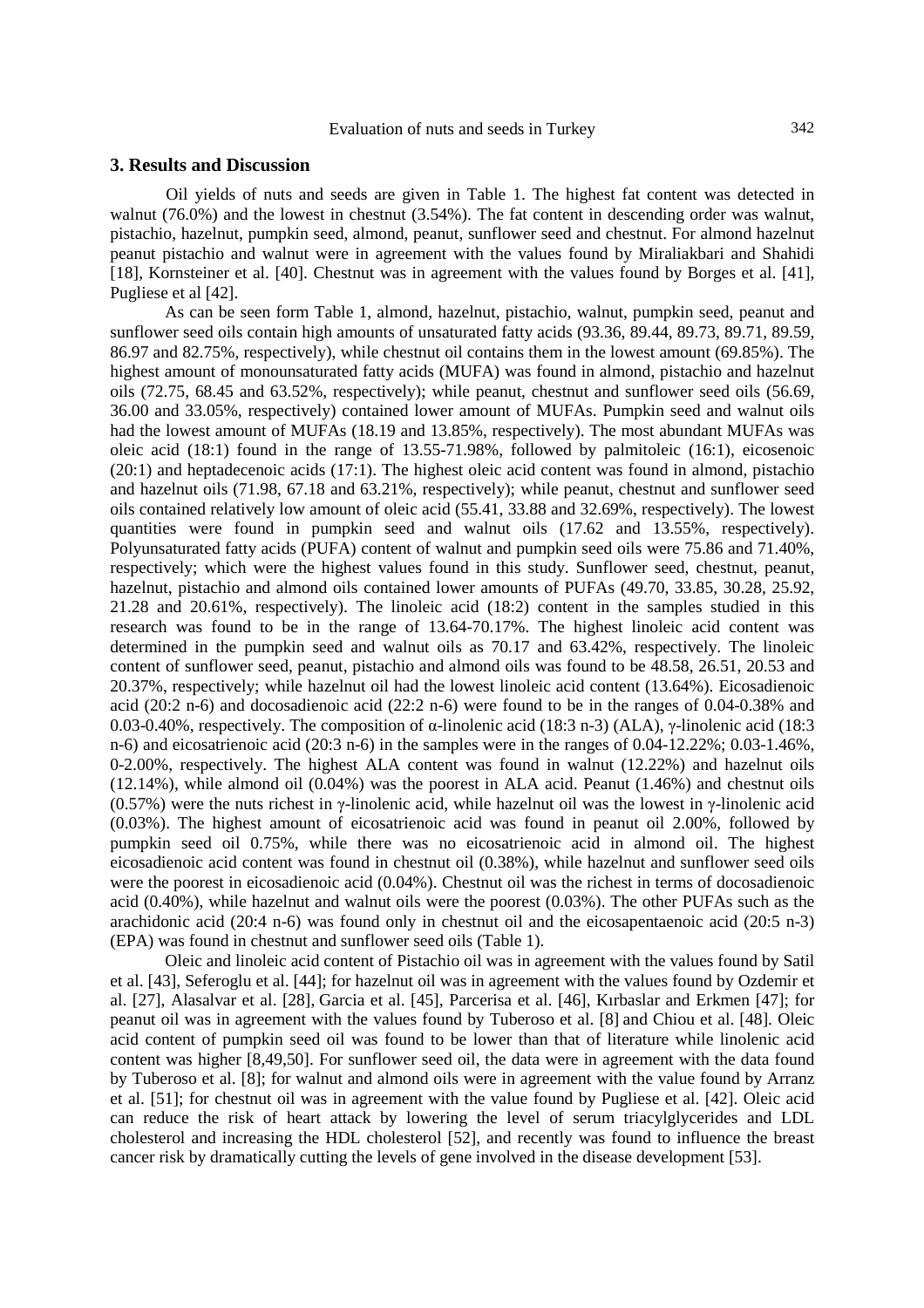In the samples used in this study, oleic acid and linoleic acid were found to be the main MUFA and PUFA, respectively. This shows that the sum of the oleic and linoleic acids comprises the highest amount of the unsaturated fatty acids. In our study, moreover the sum of the oleic and linoleic acid amounts of the sampled nuts and seeds was found in the range of 92.35-62.75. According to Yıldız et al. [54], this is of particular interest, considering that mainly of the unsaturated fatty acids can be attributed to oleic and linoleic acids, both of which are important from a nutritional point of view besides oil stability.

The highest amount of saturated fatty acids was found in chestnut oil (30.14%), followed by sunflower seed, peanut, hazelnut, pumpkin seed, walnut and pistachio oils (17.10, 13.03, 10.56, 10.41, 10.29 and 10.27%, respectively); while almond oil contained the lowest saturated fatty acid amount (6.64%). The main fatty acids found in the samples were palmitic acid (16:0) 5.39-15.16%, stearic acid (18:0), 1.20-4.89%, and lower amount myristic acid (14:0) 0.03-2.00%. The highest palmitic acid content was found in chestnut and sunflower seed oils (15.16 and 11.83%, respectively), while peanut, pistachio, hazelnut, walnut, pumpkin seed and almond oils had lower amounts of palmitic acid (9.48, 8.20, 7.37, 7.18, 5.62 and 5.39%, respectively). The richest in stearic acid were sunflower seed and pumpkin seed oils (4.89 and 4.49%, respectively), while hazelnut, walnut, peanut, pistachio, chestnut and almond oils had considerably lower amounts of this acid (3.08, 3.07, 2.98, 1.93, 1.90 and 1.20%, respectively). Chestnut oil was the richest in myristic acid (2.00%), while pistachio, sunflower seed, pumpkin seed, almond, hazelnut, walnut and peanut oils (0.11, 0.09, 0.06, 0.05, 0.04, 0.04 and 0.03%, respectively) contained relatively low amounts of myristic acid. The other saturated fatty acids were found in the samples investigated in this study were hexanoic acid (6:0) found only in sunflower seed oil, 0.03%; octanoic acid (8:0) found in chestnut, 1.78% and sunflower seed oils, 0.03%; decanoic acid (10:0) 1.69%, undecanoic acid (11:0) 1.85%, dodecanoic acid (12:0) 1.84%, tridecanoic acid (13:0) 1.37%, pentadecanoic acid (15:0) 1.25% and henicosanoic acid (21:0) 0.24% found only in chestnut oil. Arachidic acid (20:0) 0.07% was found only in hazelnut oil. Beheic acid (22:0) was found in chestnut 0.58%, peanut 0.54%, pumpkin seed 0.24% and pistachio oils 0.03%. No beheic acid was found in hazelnut, almond, walnut and sunflower seed oils. Tricosanoic acid (23:0) was found only in chestnut (0.48%) and sunflower seed oils (0.23%) (Table 1).

The unsaturated/saturated ratio (ratio of the sum of unsaturated fatty acids to the sum of saturated fatty acids) previously was used by Pershern et al. [26] for hazelnuts. This ratio showed a significant difference between nuts and oil seeds in this study: almond (14.51), pistachio (8.74), walnut (8.72), pumpkin seed (8.61), hazelnut (8.47) and peanut (6.67) had significant higher unsaturated/saturated ratio than sunflower seed (4.84) and chestnut (2.32) (Table 1). The unsaturated/saturated fatty acids ratio of hazelnut (8.47) was in agreement with the value (8.6) found by Ozdemir et al. [27] and was lower than the value (13.1) found by Koksal et al. [55]. The lower the ratio, the longer was the shelf life. The rates of oxidation of fatty acids are approximately 1:10:100:200 for stearic, oleic, linoleic and linolenic acid, respectively [56]. Acids containing unsaturated bonds like linoleic and linolenic were strongly oxidized at higher temperature [57]. In the study of roasting operation of hazelnut, linoleic acid in hazelnut oil was found to start degradation after 20 minutes at 135 degrees [47].

ALA and EPA were found to be the main ω-3 fatty acids. The highest amount of ALA was found in walnut and hazelnut oils (12.22 and 12.14%, respectively), the other oils contained low amounts of ALA. EPA also was found in chestnut (1.15%) and sunflower seed oils (0.43%); while EPA was not found in the other oils. Linoleic acid (18:2), γ-linolenic acid (18:3), docosadienoic acid (22:2) and eicosatrienoic acid (20:3), lower amount arachidonic acid (21:4) were found to be the main ω-6 fatty acids. The highest amount of linoleic acid were found in pumpkin seed, walnut and sunflower seed oils (70.17, 63.42 and 48.58%, respectively), chestnut, peanut, pistachio almond and hazelnut oils (28.86, 26.51, 20.53, 2037 and 13.64%, respectively) contained lower amounts of linoleic acid. The highest amount of γ-linolenic acid was in peanut oil (1.46%). The highest amount of docosadienoic acid was in chestnut oil (0.40%).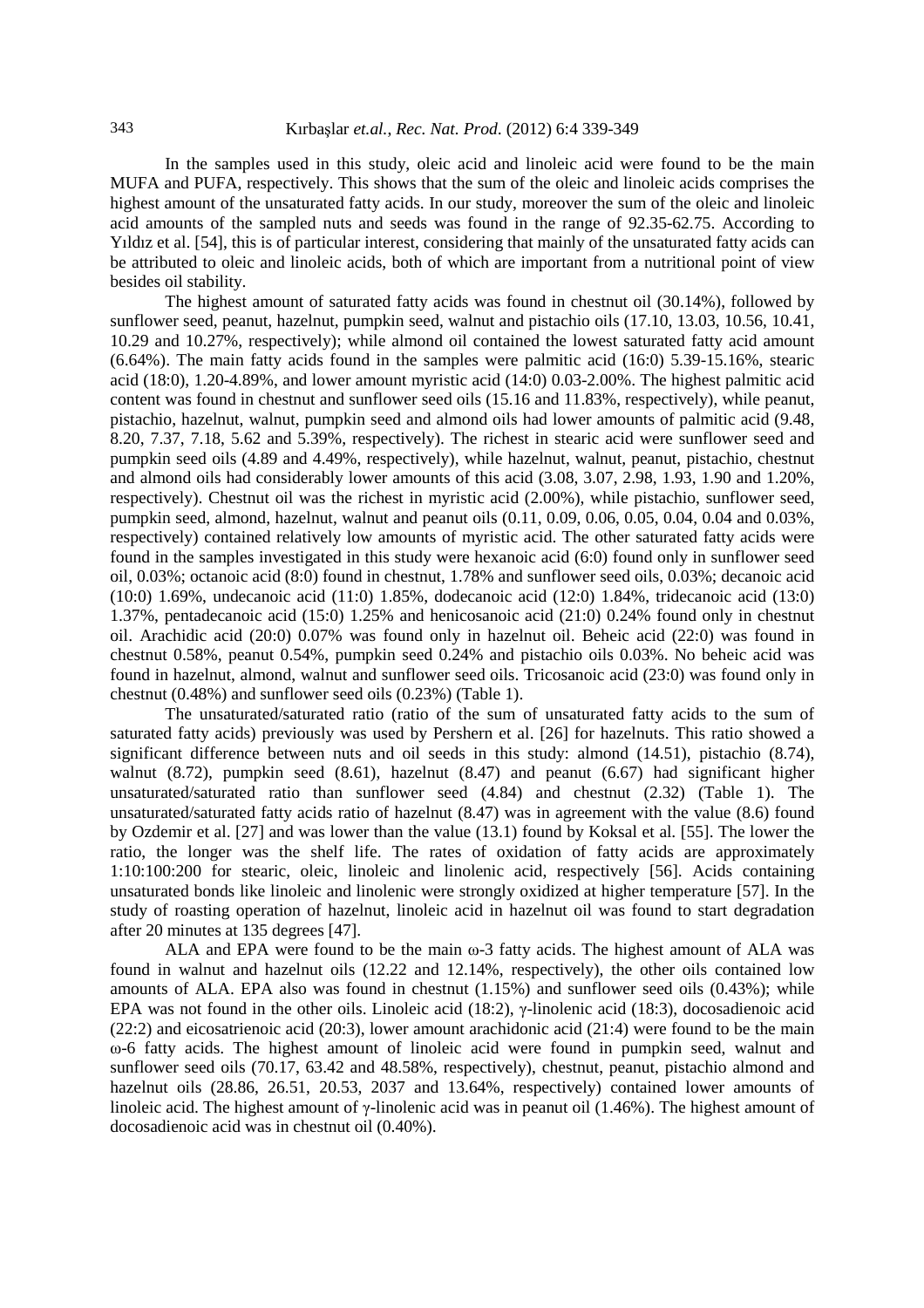| <b>Fatty acid</b>     | Oil type   |                 |                          |                          |                          |                          |                          |                          |                          |
|-----------------------|------------|-----------------|--------------------------|--------------------------|--------------------------|--------------------------|--------------------------|--------------------------|--------------------------|
|                       |            | <b>Hazelnut</b> | <b>Peanut</b>            | Pistachio                | <b>Almond</b>            | Walnut                   | <b>Chestnut</b>          | <b>Pumpkin seed</b>      | <b>Sunflower seed</b>    |
| Caproic               | 6:0        |                 |                          |                          |                          | $\overline{\phantom{0}}$ |                          |                          | 0.03                     |
| Caprylic              | 8:0        |                 |                          |                          |                          | $\overline{\phantom{a}}$ | 1.78                     |                          | 0.03                     |
| Capric                | 10:0       |                 |                          |                          |                          | $\overline{\phantom{0}}$ | 1.69                     |                          |                          |
| Undecanoic            | 11:0       |                 |                          |                          |                          |                          | 1.85                     |                          |                          |
| Lauric                | 12:0       |                 |                          |                          |                          | $\overline{\phantom{0}}$ | 1.84                     |                          |                          |
| Tridecanoic           | 13:0       |                 |                          |                          |                          |                          | 1.37                     |                          |                          |
| Myristic              | 14:0       | 0.04            | 0.03                     | 0.11                     | 0.05                     | 0.04                     | 2.00                     | 0.06                     | 0.09                     |
| Pentadecanoic         | 15:0       |                 | $\overline{\phantom{a}}$ | $\overline{\phantom{a}}$ | $\overline{\phantom{a}}$ |                          | 1.25                     |                          |                          |
| Palmitic              | 16:0       | 7.37            | 9.48                     | 8.20                     | 5.39                     | 7.18                     | 15.16                    | 5.62                     | 11.83                    |
| Palmiteloic           | 16:1 $n-7$ | 0.14            | 0.20                     | 0.56                     | 0.56                     | 0.10                     | 1.56                     | 0.12                     | 0.21                     |
| Heptadecenoic         | 17:1       | 0.03            | 0.07                     | 0.08                     | 0.12                     | 0.06                     | 0.18                     | 0.04                     | 0.04                     |
| Stearic               | 18:0       | 3.08            | 2.98                     | 1.93                     | 1.20                     | 3.07                     | 1.90                     | 4.49                     | 4.89                     |
| Oleic                 | 18:1 $n-9$ | 63.21           | 55.41                    | 67.18                    | 71.98                    | 13.55                    | 33.88                    | 17.62                    | 32.69                    |
| Linoleic              | $18:2n-6$  | 13.64           | 26.51                    | 20.53                    | 20.37                    | 63.42                    | 28.87                    | 70.17                    | 48.58                    |
| $\gamma$ -Linolenic   | 18:3 $n-6$ | 0.03            | 1.46                     | 0.18                     | 0.06                     | 0.09                     | 0.57                     | 0.27                     | 0.31                     |
| Arachidic             | 20:0       | 0.07            | $\overline{\phantom{a}}$ | $\overline{\phantom{a}}$ | $\overline{\phantom{a}}$ | $\overline{\phantom{a}}$ | $\overline{\phantom{a}}$ | $\overline{\phantom{a}}$ | $\overline{\phantom{a}}$ |
| $\alpha$ -Linolenic   | $18:3n-3$  | 12.14           | 0.06                     | 0.31                     | 0.04                     | 12.22                    | 2.00                     | 0.11                     | 0.18                     |
| Eicosenoic            | $20:1 n-1$ | 0.14            | 1.01                     | 0.63                     | 0.09                     | 0.14                     | 0.38                     | 0.41                     | 0.11                     |
| Eicosadienoic         | $20:2n-6$  | 0.04            | 0.12                     | 0.07                     | 0.10                     | 0.07                     | 0.38                     | 0.06                     | 0.04                     |
| Eicosatrienoic        | $20:3 n-6$ | $0.04\,$        | 2.00                     | 0.11                     | $-$                      | 0.03                     | 0.27                     | 0.75                     | 0.12                     |
| Henicosanoic          | 21:0       | $\blacksquare$  |                          |                          |                          |                          | 0.24                     |                          | $\overline{\phantom{a}}$ |
| Behenic               | 22:0       |                 | 0.54                     | 0.03                     | --                       | $-\,-$                   | 0.58                     | 0.24                     | 0.15                     |
| Arachidonic           | $20:4n-6$  |                 |                          |                          |                          |                          | 0.22                     |                          |                          |
| Docosadienoic         | $22:2n-6$  | 0.03            | 0.13                     | 0.08                     | 0.04                     | 0.03                     | 0.40                     | 0.04                     | 0.04                     |
| Tricosanoic           | 23:0       | $\overline{a}$  |                          | $\overline{\phantom{a}}$ | $\blacksquare$           |                          | 0.48                     |                          | 0.23                     |
| Eicosapentaenoic      | $20:5 n-3$ | $\blacksquare$  | $\blacksquare$           | $\overline{\phantom{a}}$ |                          | $\blacksquare$           | 1.15                     |                          | 0.43                     |
| Unsaturated/saturated |            | 8.47            | 6.67                     | 8.74                     | 14.51                    | 8.72                     | 2.32                     | 8.61                     | 4.84                     |
| Oil Yield (% w/w)     |            | 69.78           | 50.85                    | 69.86                    | 55.86                    | 76.00                    | 3.54                     | 57.69                    | 48.35                    |

# **Table 1.** Fatty acids composition (%) of Turkish nut and seed oils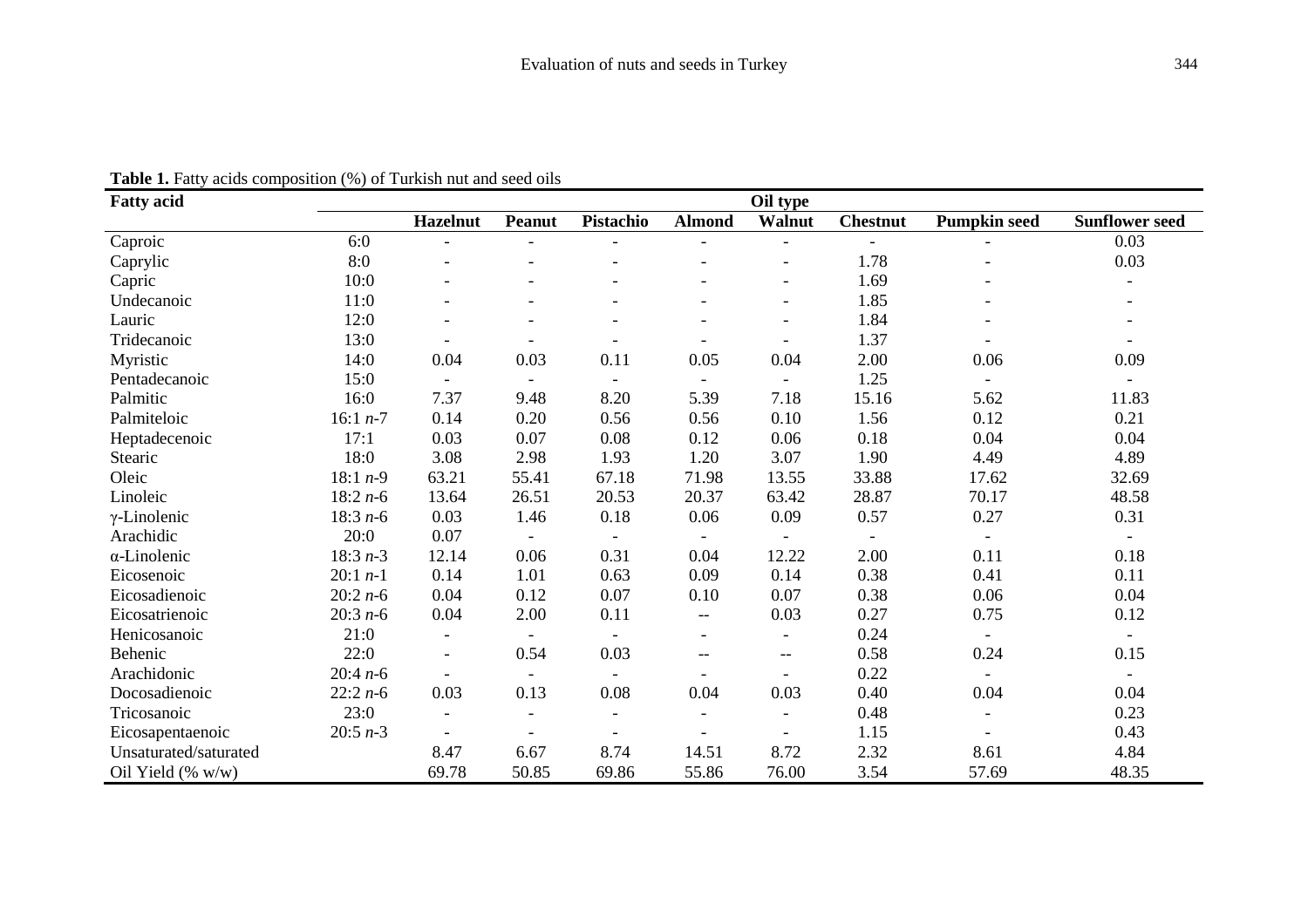The highest amount of eicosatrienoic acid was in peanut oil (2.00%), the other oils contained low amounts of eicosatrienoic acid and there was no eicosatrienoic acid in almond oil. Arachidonic acid only was found in chestnut oil (0.22%). Linoleic acid is essential for humans and is a precursor of many substances that regulate blood clotting, blood pressure, temperature, inflammation, immunological activity, regulation of cell differentiation, repair of DNA damage and many other functions [52,58].

According to Yang et al. [3] walnuts are good sources of both antioxidants and  $\omega$ -3 fatty acids, in particular high amounts of ALA (6.3  $g/100 g$ ), whereas other nuts such as almonds and pistachios possess much lower amounts (0.4–0.7 g/100 g). In this study, the highest amount of ALA and total  $\omega$ -3 fatty acid were found in walnut. Although almond and pistachio values were lower than the value found by Yang et al. [3] walnut value (12.22%) was higher than. EPA was found in only chestnut and sunflower seed. The highest amount of total ω-6 fatty acid was found in pumpkin seed and walnut. Walnut was found only nut which contained both in very high rates the highest amount of total ω-3 and ω-6 fatty acids.

In this study,  $\alpha$ -tocopherol and retinol contents were investigated. The highest amount of  $\alpha$ tocopherol was found in pumpkin seed (530 mg/kg), followed by sunflower seed, peanut, hazelnut, almond, walnut and pistachio (170, 160, 150, 150, 150 and 140 mg/kg, respectively). α-Tocopherol was not detected in chestnut. Retinol content was in almond and pumpkin seed 280; walnut and sunflower seed 270 mg/kg, and it was not detected in the others. The pharmacological properties of  $\alpha$ tocopherol, widely used as a natural antioxidant, are well known [59].

The DPPH radical scavenging abilities of nuts and seeds along with the reference standards BHT and ascorbic acid were expressed as  $IC_{50}$  values. The  $IC_{50}$  value of BHT was 9.64 mg/mL and of ascorbic acid was 2.51 mg/mL. All of nuts and seeds showed DPPH scavenging activities, but DPPH scavenging activity of chestnut was the greater than BHT and ascorbic acid with the lowest  $IC_{50}$  value (1.26 mg/mL). Pistachio 46.44, hazelnut 47.21, pumpkin seed 47.53, walnut 48.24, almond 48.30, peanut 53.13 and sunflower seed 57.11 mg/mL also demonstrated lower activity toward BHT and ascorbic acid. Pistachio, hazelnut, pumpkin seed, walnut, almond, peanut and sunflower seed (46.44, 47.21, 47.53, 48.24, 48.30, 53.13 and 57.11 mg/mL) respectively also demonstrated lower activity toward BHT and ascorbic acid.

Traditionally, the scientific literature has suggested that tocopherols were the main antioxidant component of nuts [3]. In our study, chestnut showed the greatest DPPH scavenging activity toward the others although α-tocopherol and retinol were not found in chestnut. This great radical scavenging effect may be originated from some other phenolic molecules rather than  $\alpha$ -tocopherol.

Most antibacterial medicinal plants attack Gram-positive strains while few are active against Gram-negative bacteria [60]. The Turkish nuts and seeds showed strong antimicrobial activity against the Gram (+) and Gram (-) bacteria and the fungi cultures studied, chestnut and pistachio showed higher antimicrobial activity according to the other nuts and seeds.

Hazelnut inhibited more effective against *Proteus vulgaris;* peanut against *Debaryomyces hansenii;* pistachio against *Escherichia coli, Staphylococcus aureus, Micrococcus luteus, Listeria monocytogenes, Rhodotorula rubra;* almond against *Proteus vulgaris, Pseudomonas aeruginosa;*  walnut *Proteus vulgaris,* chestnut against *Escherichia coli, Bacillus cereus, Mycobacterium smegmatis, Candida albicans, Pseudomonas aeruginosa*; pumpkin seed against *Staphylococcus aureus, Micrococcus luteus, Kluyveromyces fragilis;* sunflower seed against *Proteus vulgaris, Listeria monocytogenes, Kluyveromyces fragilis*.

Calorie values of nut and seed samples were investigated. The highest calorie value was found in walnut and the lowest calorie value was found in chestnut. The values found were for walnut 7730 cal/g, hazelnut 7406 cal/g, pistachio 7384 cal/g, almond 7027 cal/g, sunflower seed 6991 cal/g, pumpkin seed 6907 cal/g, peanut 6856 cal/g, chestnut 4986 cal/g.

Calcium, magnesium, potassium, sodium, iron, copper, manganese, selenium, zinc, chromium and aluminum contents of nut and seed samples investigated as mineral content. Calcium content of samples was in the range of 476.5-1221.74 mg/kg. The highest calcium contents were found in pistachio 1221.74, almond 1075.25, walnut 977.5 and hazelnut 806.23 mg/kg. Magnesium content of samples was in the range of 420.90-427.83 mg/kg and contents of all samples were close values.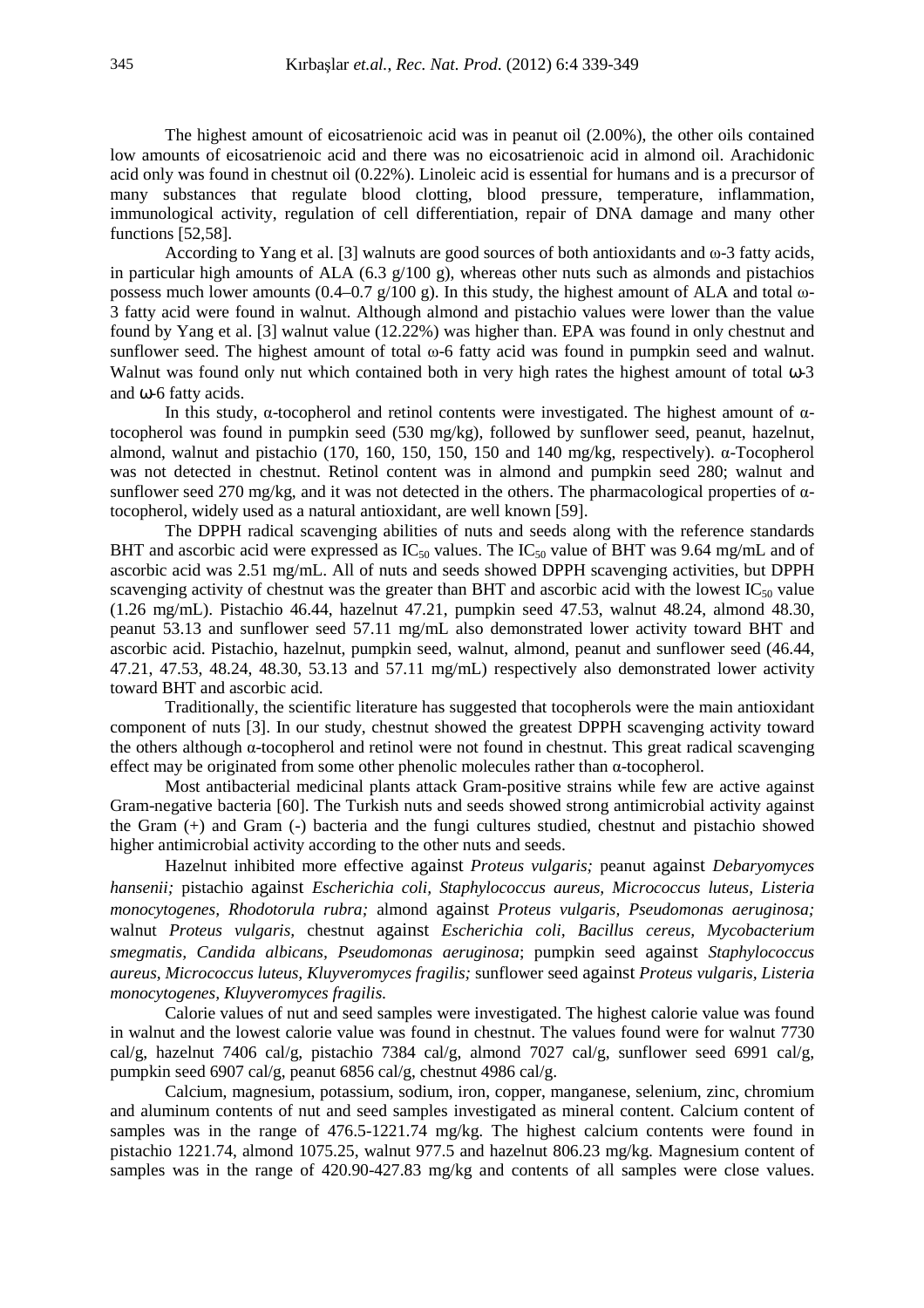Potassium content of samples was in the range of 2166.83-4739.15mg/kg, the highest potassium contents were in chestnut 4739.15, pumpkin seed 4050.61 and sunflower seed 3094.09 mg/kg. Sodium content of samples was in the range of 403.91-1417.94 mg/kg and of chestnut 403.91 mg/kg which was the lowest content. Sodium content of other samples was close values. Iron content of samples was in the range of 8.79-40.98 mg/kg, contents of pumpkin seed 40.98, sunflower seed 28.30, walnut 24.90 and almond 23.95 mg/kg were the highest. Copper content of samples was in the range of 1.87- 10.13 mg/kg, the highest contents were in sunflower seed 10.13 and walnut 8.14 mg/kg. Manganese content of samples was in the range of 5.82-35.30 mg/kg, the highest contents were obtained for pumpkin seed as 35.30, walnut 35.13 and chestnut 20.81 mg/kg. Selenium content of samples was in the range of 0-3.08 mg/kg, the highest contents were in almond 3.08 and walnut 3.05 mg/kg, and there was no in chestnut. Zinc content of samples was in the range of 8.02-53.14 mg/kg, content of pumpkin seed 53.14 and sunflower seed 38.65 mg/kg being highest. Chromium content of samples was in the range of 0-0.35 mg/kg, the highest contents were in pumpkin seed 0.35 and pistachio 0.34 mg/kg and chromium was not found in chestnut. Aluminum content of samples was in the range of 1.43-11.03 mg/kg and its have at toxic concentrations. Similar values were found in the literature, although variability within each nuts and seeds variety can be observed and explained by geographical origin, harvest year, climate and methods of cultivation [25,26].

## **Acknowledgments**

We thank the Research Fund of the Istanbul University for financial support of this work.

# **Supporting Information**

Supporting Information accompanies this paper on http://www.acgpubs.org/RNP

#### **References**

- [1] M. Welna, M. Klimpel and W. Zyrnicki (2008). Investigation of major and trace elements and their distributions between lipid and non-lipid fractions in Brazil nuts by inductively coupled plasma atomic optical spectrometry, *Food Chem*. **111**, 1012-1015.
- [2] G. E. Fraser, J. Sabate´, W. L. Beeson and M. A. Strahan (1992). A possible protective effect of nut consumption on risk of coronary heart disease, *Arch Intern Med*. **152**, 1416-1424.
- [3] J. Yang, R. H. Liu and L. Halim (2009). Antioxidant and antiproliferative activities of common edible nut seeds, *LWT Food Sci Technol*. **42**, 1-8.
- [4] D. A. Hyson, B. O. Schneeman and P. A. Davis (2002). Almonds and almond oil have similar effects on plasma lipids and ldl oxidation in healthy men and women, *J Nutr.* **132**, 703-707.
- [5] C. M. Alper and R. D. Mattes (2003). Peanut consumption improves indices of cardiovascular disease risk in healthy adults*, J Am Coll Nutr.* **22**, 133-141.
- [6] K. Edwards, I. Kwaw, J. Matud and I. Kurtz (1999). Effect of pistachio nuts on serum lipid levels in patients with moderate hypercholesterolemia, *J Am Coll Nutr.* **18**, 229-232.
- [7] D. Zambón, J. Sabaté, S. Muñoz, B. Campero, E. Casals, M. Merlos, J. C. Laguna and E. Ros (2000). Substituting walnuts for monounsaturated fat improves the serum lipid profile of hypercholesterolemic men and women: a randomized crossover trial, *Ann Internal Med.* **132**, 538-546.
- [8] C. I. G. Tuberoso, E. Sarritzu and P. Cabras (2007). Determination of antioxidant compounds and antioxidant activity in commercial oilseeds for food use, *Food Chem.* **103**, 1494-1501.
- [9] K. C. Sulli, J. D. Sun, D. W. Giraud, R. A. Moxley and J. A. Driskell (1998). Effects of βcarotene and α-tocopherol on the levels of tissue cholesterol and triglyceride in hypercholesterolemic rabbits, *J Nutr Biochem*. **9**, 344-350.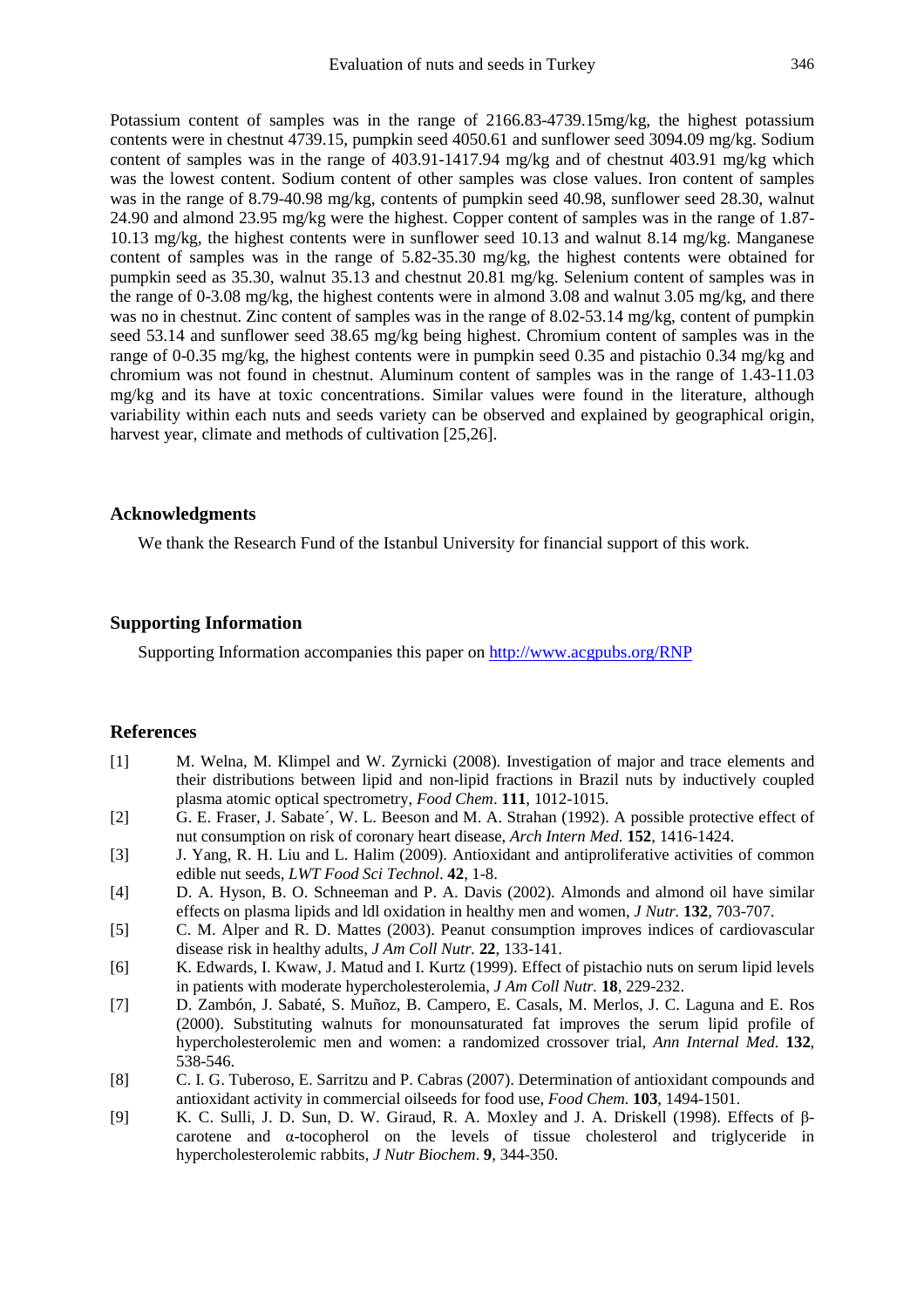- [10] A. Pedersen, M. W. Baumstark, P. Marckmann, H. Gylling and B. Sandström (2000). An olive oil-rich diet results in higher concentrations of LDL cholesterol and a higher number of LDL subfraction particles than rapeseed oil and sunflower oil diets, *J Lipid Res.* **41**, 1901-1911.
- [11] J. J. Moreno and M. T. Mitjavila (2003). The degree of unsaturation of dietary fatty acids and the development of atherosclerosis, *J Nutr Biochem.* **14**, 182-195.
- [12] T. G. Sotiroudis, S. A. Kyrtopoulos, A. Xenakis and G. T. Sotiroudis (2003). Chemopreventive potential of minor components of olive oil against cancer, *Ital J Food Sci.* **15,** 169-185.
- [13] İ. Gülçin (2010). Antioxidant properties of resveratrol: A structure-activity insight, *Innov Food Sci Emerg*, **11**, 210-218.
- [14] O. I. Aruoma (1998). Free radicals, oxidative stress and antioxidants in human health and disease, *J Am Oil Chem Soc.* **75**, 199-212.
- [15] H. Sies, W. Stahl and A. Sevanian (2005). Nutritional, Dietary and Postprandial Oxidative Stress, *J Nutr.* **135**, 969-972.
- [16] R. Amarowicz, A. Troszynska and F. Shahidi (2005). Antioxidant activity of almond seeds extract and its fractions, *J Food Lipids.* **12**, 344-358.
- [17] R. Blomhoff, M. H. Carlsen, L. F. Andersen and D. R. Jacobs (2006). Health benefits of nuts: potential role of antioxidants, *Br J Nutr.* **96**, 52-60.
- [18] H. Miraliakbari, and F. Shahidi (2008). Oxidative stability of tree nut oils, *J Agric Food Chem.* **56,** 4751-4759.
- [19] İ. Gülçin, F. Topal, S. B. Öztürk-Sarıkaya, E. Bursal, G. Bilsel and A. C. Gören (2011). Polyphenol contents and antioxidant properties of medlar (*Mespilus germanica L*.), *Rec Nat Prod*. **5**, 158-175.
- [20] Z. Cheng, J. Moore and L. Yu A (2006). A high-throughput relative DPPH radical scavenging capacity (RDSC) assay, *J. Agric. Food Chem.* **54**, 7429-7436.
- [21] K. Poole (2001). Overcoming antimicrobial resistance by targeting resistance mechanisms, *J Pharmacy Pharmacol.* **53**, 283-284.
- [22] A. Salvat, L. Antonnacci, R. H. Fortunato, E. Y. Suarez and H. M. (2001). Screening of some plants from Northern Argentina for their antimicrobial activity, *Lett Appl Microbiol.* **32**, 293-297.
- [23] H. D. Belitz and W. Grosch (1987). Food Chemistry, translation from the second German edition by D. Hadziyev, Springer-Verlag: Berlin-Heidelberg.
- [24] H. W. Gruchow, K. A. Sobucinski and J. Barbuirak (1988). Calcium intake and the relationship of dietary sodium and potassium to blood pressure*, Am J Clin Nutr.* **48**, 1463-1470.
- [25] J. Parcerisa, M. Rafecas, A. I. Castellone, R. Codony, A. Farran, J. Garcia, A. Lopez, A. Romero and J. Boatella (1995). Influence of variety and geographical origin on the lipid fraction of hazelnuts (*Corylus avellana* L.) from Spain: (III) oil stability, tocopherol content and some mineral contents (Mn, Fe, Cu), *Food Chem.* **53**, 71-74.
- [26] A. S. Pershern, W. M. Breene and E. C. Lulai (1995). Analysis of factors influencing lipid oxidation in hazelnuts (Corylus sp.), *J Food Process Pres.* **19**, 9-25.
- [27] M. Ozdemir, F. Ackurt, M. Kaplan, M. Yildiz, M. Loker, T. Gurcan, G. Biringen, A. Okay and F. G. Seyhan (2001). Evaluation of new Turkish hybrid hazelnut (*Corylus avellana* L.) varieties: fatty acid composition, α-tocopherol content, mineral composition and stability, *Food Chem.* **73**, 411-415.
- [28] C. Alasalvar, J. S. Amaral, G. Satir and F. Shahidi (2009). Lipid characteristics and essential minerals of native Turkish hazelnut varieties (Corylus avellana L.), *Food Chem.* **113,** 919-925.
- [29] H. T. Slover and E. Lanza (1979). Quantitative analysis of food fatty acids by capillary gas chromatography, *J Am Oil Chem Soc.* **56,** 933-943.
- [30] M. S. Blois (1958). Antioxidant determinations by the use of a stable free radical, *Nature* **26**, 1199-1200.
- [31] İ. Gülçin, E. Bursal, M. H. Şehitoğlu, M. Bilsel, A. C. Gören (2010). Polyphenol contents and antioxidant activity of lyophilized aqueous extract of propolis from Erzurum, Turkey. *Food Chem.Toxicol.* **48**, 2227-2238.
- [32] J. Burns, P. D. Fraser and P. M. Bramley (2003). Identification and quantification of carotenoids, tocopherols and chlorophylls in commonly consumed fruits and vegetables, *Phytochemistry.* **62**, 939-947.
- [33] B. Rodas Mendoza, S. Morrena Pons, A. I. Castellote Bargall'O and M. C. L'Opez-Sabater (2003). Rapid determination by reversed-phase high-performance liquid chromatography of Vitamins A and E in infant formulas, *J Chromatogr A.* **1018**, 197-202.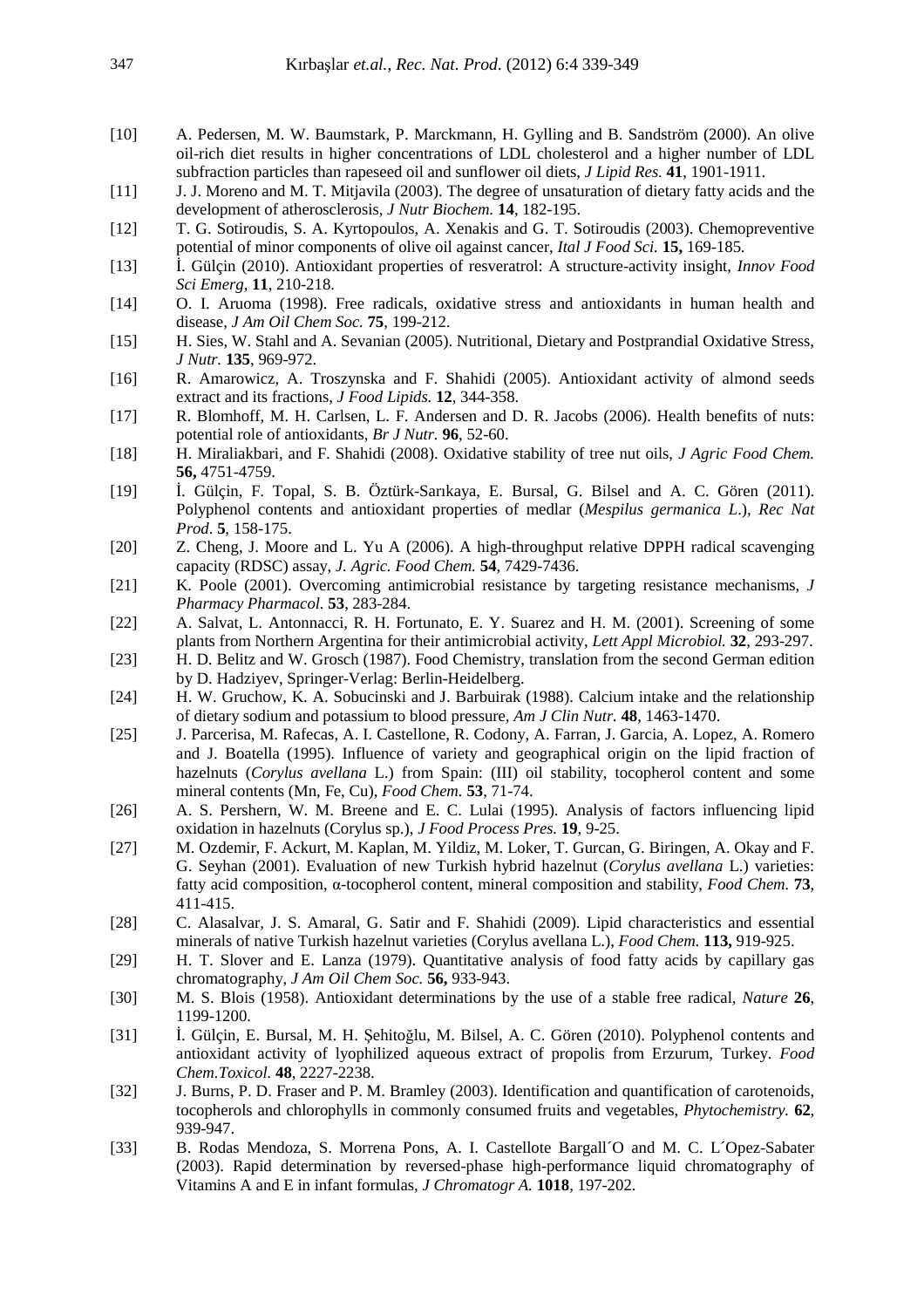- [34] J. Karpinska, B. Mikoluc, R. Motkowski and J. Piotrowska-Jastrzebska (2006). HPLC method for simultaneous determination of retinol, α-tocopherol and coenzyme Q10 in human plasma, *J Pharm Biomed Anal.* **42,** 232-236.
- [35] NCCLS-National Committee for Clinical Laboratory Standards (1993). Performance standards for Antimicrobial Disk Susceptibility Tests, Approved Standard NCCLS Publication M2-A5, Villanova, USA.
- [36] C. H. Collins, P. M. Lyre and J. M. Grange (1989). Microbiological Methods, 6<sup>th</sup> ed., Butterworths Co. Ltd., London, England.
- [37] İ. Gülçin, M. Oktay, E. Kireççi, Ö. İ. Küfrevioğlu (2003). Screening of antioxidant and antimicrobial activities of anise (*Pimpinella anisum L*.) seed extracts, *Food Chem*. **83**, 371-382.
- [38] İ. Gülçin, Ö. İ. Küfrevioğlu, M. Oktay, M. E. Büyükokuroğlu (2004). Antioxidant, antimicrobial, antiulcer and analgesic activities of nettle (*Urtica dioica L*.), *J. Ethnopharmacol.* **90**, 205-215.
- [39] M. D. Lamare and S. R. Wing (2001). Calorific content of New Zealand marine macrophytes, *New Zealand Journal of Marine and Freshwater Researc.* **35**, 335-341.
- [40] M. Kornsteiner, K-H. Wagner and I. Elmadfa (2006). Tocopherols and total phenolics in 10 different nut types, *Food Chem.* **98**, 381-387.
- [41] O. Borges, B. Goncalves, J. L. S. Carvalho, P. Correisa and A. P. Silva (2008). Nutritional quality of chestnut (Castanea sativa Mill.) cultivars from Portugal, *Food Chem.* **106**, 976-984.
- [42] C. Pugliese, F. Sirtori, J. Ruiz, D. Martin, S. Parentia and O. Francia (2009). Effect of pasture on chestnut or acorn on fatty acid composition and aromatic profile of fat of Cinta Senese dry-cured ham, *Grasas Y Aceites.* **60**, 271-276.
- [43] F. Satil, N. Azcan and K. H. C. Baser (2003). Fatty Acid Composition of Pistachio Nuts in Turkey, *Chem Nat Compd*. **39,** 322-324.
- [44] S. Seferoglu, H. G. Seferoglu, F. E. Tekintas, and F. Balta (2006). Biochemical composition influenced by different locations in Uzun pistachio cv. (*Pistacia vera L*.) grown in Turkey, *J Food Composit Anal.* **19**, 461-465.
- [45] J. M. Garcia, I. T. Agar and J. Streif (1994). Lipid characteristics of kernels from different hazelnut varieties, *Journal of Agricultural and Forestry.* **57**, 130-133.
- [46] J. Parcerisa, J. Boatella, R. Codony, M. Rafecas, A. I. Castellone, J. Garcia, A. Lopez and A. Romero (1995). Comparison of fatty acid and triacylglycerol compositions of different hazelnut varieties (Corylus avellana L.) cultivated in catalonia (Spain), *J Agric Food Chem.* **43**, 13-16.
- [47] F. G. Kirbaslar and G. Erkmen (2003). Investigation of the effect of roasting temperature on the nutritive value of hazelnuts, *Plant Foods Hum Nutr.* **8**, 1-10.
- [48] R. Chiou, Y-Y. C-P. Liu, C-J. Hou and C-D. Liu (1995). Comparison of fatty acid composition and oxidative stability of peanut oils prepared from spring and fall crops of peanuts, *J. Agric. Food Chem.* **43**, 676-679.
- [49] Y. M. H. Younis, S. Ghirmay and S. S. Al-Shihry (2000). African Cucurbita pepo L.: properties of seed and variability in fatty acid composition of seed oil, *Phytochemistry.* **54**, 1-75.
- [50] P. Mitra, H. S. Ramaswamy and K. S. Chang (2009). Pumpkin (Cucurbita maxima) seed oil extraction using supercritical carbon dioxide and physicochemical properties of the oil, *J Food Eng.* **95***,* 208-213.
- [51] S. Arranz, R. Cert, J. Perez-Jimenez, A. Cert and F. Saura-Calixto (2008). Comparison between free radical scavenging capacity and oxidative stability of nut oils, *Food Chem.* **110**, 985-990.
- [52] G. Wolfram (2001). Dietary fat in the prevention of coronary fat disease, In I. Elmadfa, E. Anklam, & J. S. König (Eds.). Modern Aspects of Nutrition, Present Knowledge and Future Perspectives, (Vol. 56, pp. 65–67), Forum Nutr. Basel: Karger.
- [53] J. A. Menendez, L. Vellon, R. Colomer and R. Lupu (2005). Oleic acid, the main monounsaturated fatty acid of olive oil, supresses Her-2/ neu(erbB-2) expression and synergistically enhances the growth inhibitory effects of trastuzumab (HerceptinTM) in breast cancer cells with Her-2/neu oncogene amplification, *Ann Oncology.* **16,** 359-371.
- [54] M. Yildiz, G. T. Turcan and M. Ozdemir (1998). Oil composition of pistachio nuts (Pistacia vera L.) from Turkey, *Fett/Lipid.* **100**, 84-86.
- [55] A. I. Koksal, N. Artik, A. Simsek and N. Gunes (2006). Nutrient composition of hazelnut (Corylus avellana L.) varieties cultivated in Turkey, *Food Chem.* **99**, 509-515.
- [56] S. F. O'Keefe, V. A. Wiley and D. A. Knauft (1993). Comparison of oxidation stability of highand normal-oleic peanut oils, *J Am Oil Chem Soc.* **70**, 489-492.